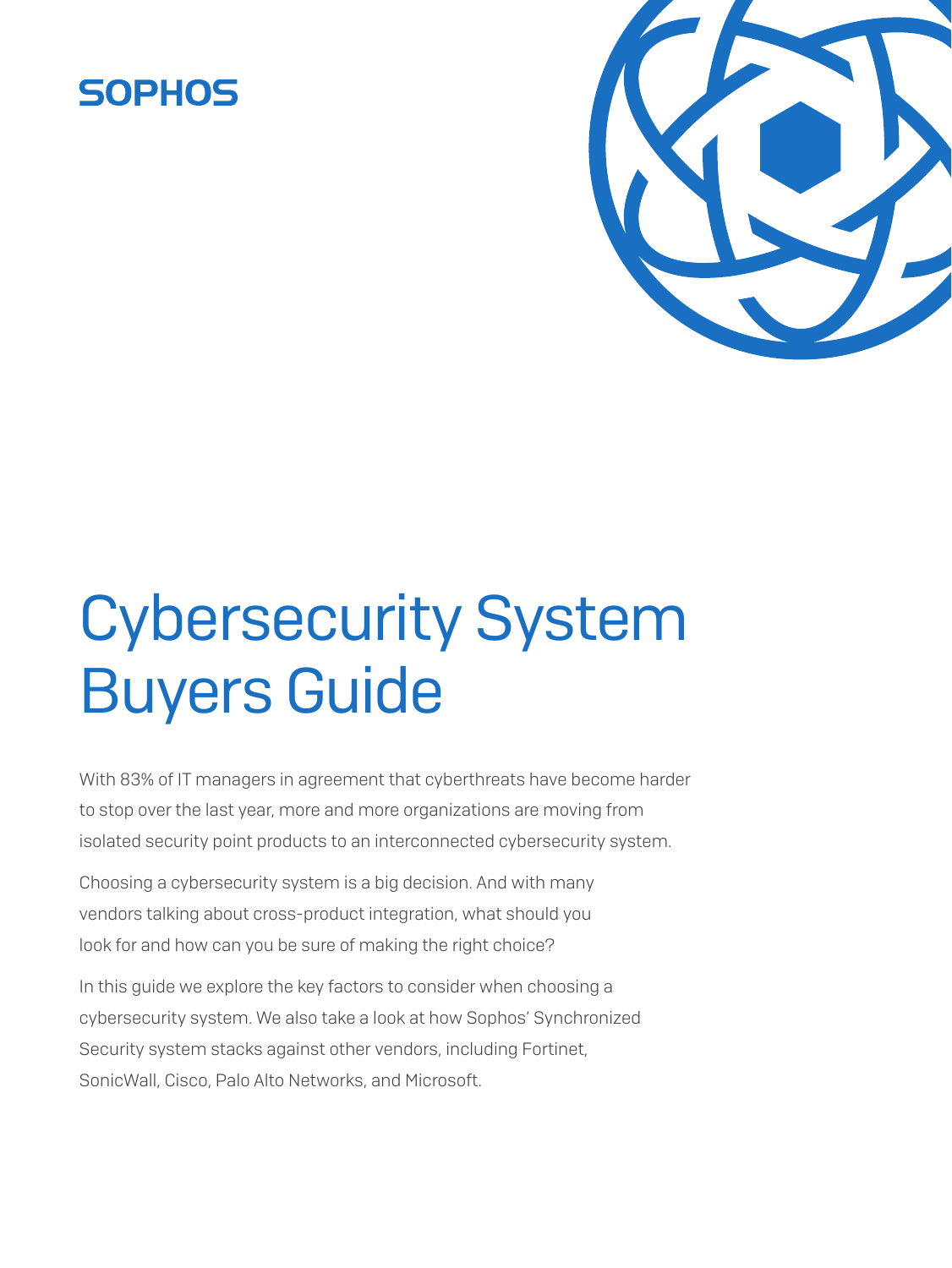## Point products are no longer enough

Despite constant technology enhancements and heavy financial investment, the reality is that cybersecurity is not getting any easier for today's organizations. Indeed, 87% of IT managers agree that malware threats have become more complex over the last year, and businesses lose on average seven working days a month identifying and fixing infected computers.<sup>1</sup>

#### Cyberthreats work as a system

To understand the root cause of these issues, we first need to look at the threats we're trying to stop. Cybercriminals don't use single techniques and technologies in their attacks. Instead, they use multiple techniques in connected, coordinated assaults.

For example, they might start with a phishing email that includes a malicious URL, clicking on which connects you to a command and control center. Using a combination of credential theft, privilege escalation, and malicious executables, they then carry out their ultimate goal, which could be stealing your data, or holding your data for ransom.



Unconnected point security solutions struggle to fight back against these complex, coordinated attacks. This is where cybersecurity systems come in: integrated products working together to outsmart today's hackers.

## System, noun. A regularly interacting or interdependent group of items forming a unified whole.

Source: [Merriam-Webster](https://www.merriam-webster.com/dictionary/system)

#### Your IT infrastructure works as a system

Your IT system is fundamental to the effective, safe-running of your organization. This connected network of devices, networks, data and workloads enables people to work productively – sharing data, accessing resources, tracking activities.

As technology has evolved, so have our IT systems, with mobile devices and cloud-based workloads sitting happily alongside more traditional elements. While this IT expansion is a business enabler, it has also created visibility challenges for today's organizations: only 16% of CISOs are able to collect, analyze, and respond to 75% or more of their security event telemetry.<sup>2</sup>

You can't control what you can't see. By correlating and consolidating data from across the IT infrastructure, a cybersecurity system can deliver enhanced visibility into security risk and user behaviors across the organization. It enables IT to see hidden threats and take informed action.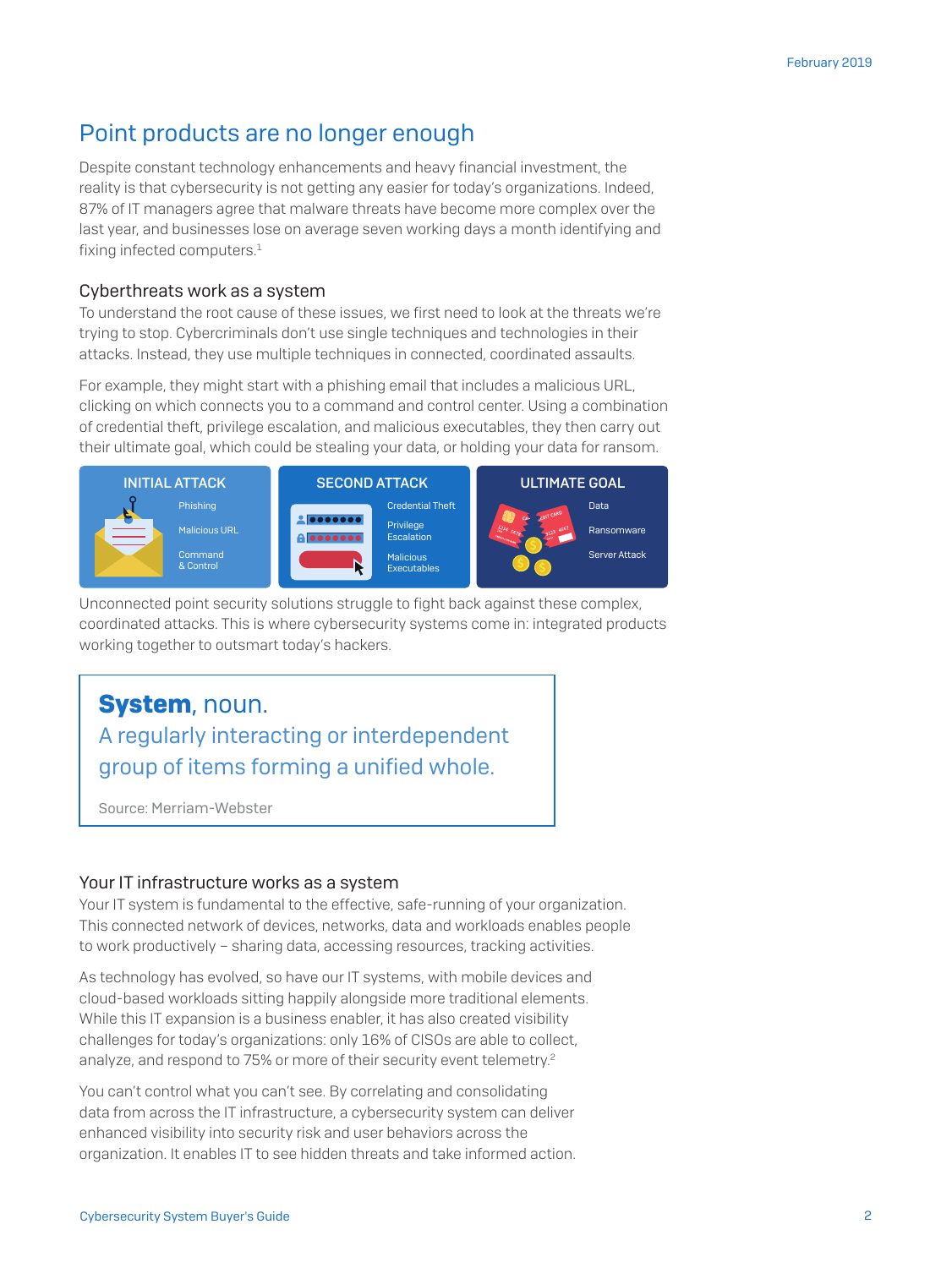### What makes a system

While security vendors are increasingly talking about cross-product integration and cybersecurity systems, what they mean can vary significantly. With this in mind, it's worth taking a moment to consider what exactly a cybersecurity system is.

At the heart of any effective system there are four core elements:

- 1. Central management: See and control everything in one place
- 2. Integrated components: Different elements working harmoniously together
- 3. Automated actions: Sequential behavior based on pre-agreed criteria
- 4. Extendability: The system can grow as requirements grow

These four elements are what transform point products into a system. The stronger each of these components, the stronger the system. A system with deep integration will outperform one with weak integration.

The same principles apply to cybersecurity. The cybersecurity technology platform sits at the heart of the system, enabling IT teams to manage all their security services (endpoint protection, firewall, mobile, email, wireless, encryption, user education) via a single interface. These services actively work together, sharing information and automatically responding to issues and events. The greater the integration, the more effective the system.



Central management, integrated components, automated actions and extendability are at the heart of a cybersecurity system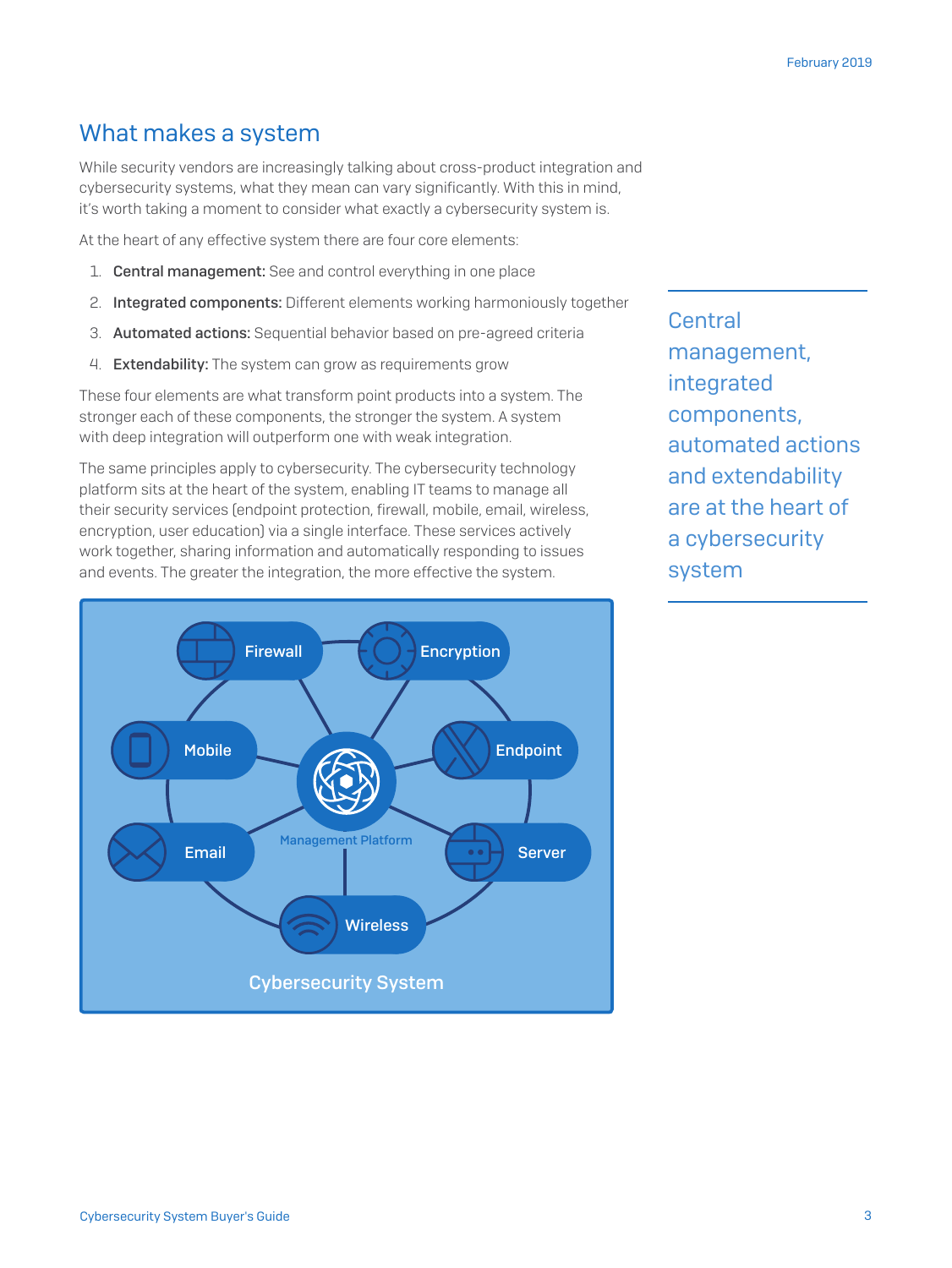## Delivering value to the business

A cybersecurity system should add value to the whole business as well as the IT team. An effective solution will enable you to:

- $\rightarrow$  Mitigate cyber risk. Reduce your exposure to attack and significantly enhance response times in the event of an infection.
- **Increase visibility.** Get deeper and broader insights into your security across your whole estate, enabling you to make informed, accurate decisions.
- Improve productivity. Reduce the impact of cybersecurity on both the IT team as well as users across the whole organization.
- $\rightarrow$  Save money. By moving from point products to a cybersecurity system, you can reduce onboarding, integration, and training costs, as well as the day-to-day system management overheads. Non-IT functions such as purchasing and legal also benefit from consolidating vendors.
- $\rightarrow$  Demonstrate the value of security. By reducing time spent fixing day-to-day issues, a cybersecurity system can free up IT teams to work on businessfocused projects. The enhanced protection and resulting drop in user downtime also enables the wider organization to appreciate the value of security.

## What to look for in a cybersecurity system

To get maximum benefit from a cybersecurity system there are four key aspects to consider.

#### 1. Breadth of Protection

You may not need or want to adopt an all-in cybersecurity system at once, but you should ensure there are options to extend it in the future. Most people start with a small system, for example two security components working together, and then expand to include other solutions as and when they are ready. To future-proof your investment, ensure that your system can grow with your business.

- Range of security services. How extensive is the cybersecurity system? What products are available to you should you need them? Does it meet your broader cybersecurity needs or just focus on one area?
- Communication between components. How do the products share information? Products with a simple one-way communication are only able to deliver limited additional benefits as part of a system. Conversely, products that continuously share information across the system offer a much wider range of security and resourcing advantages.
- Ease of expansion. How easy is it to add new products to the cybersecurity system? And how easy is it to get up and running with the new technologies?
- Additional costs. Do you need to buy additional products or subscriptions to get the benefits of a cybersecurity system, above and beyond the individual solutions? When considering costs, think about both the cost of purchasing security products as well as the cost of training and on-boarding.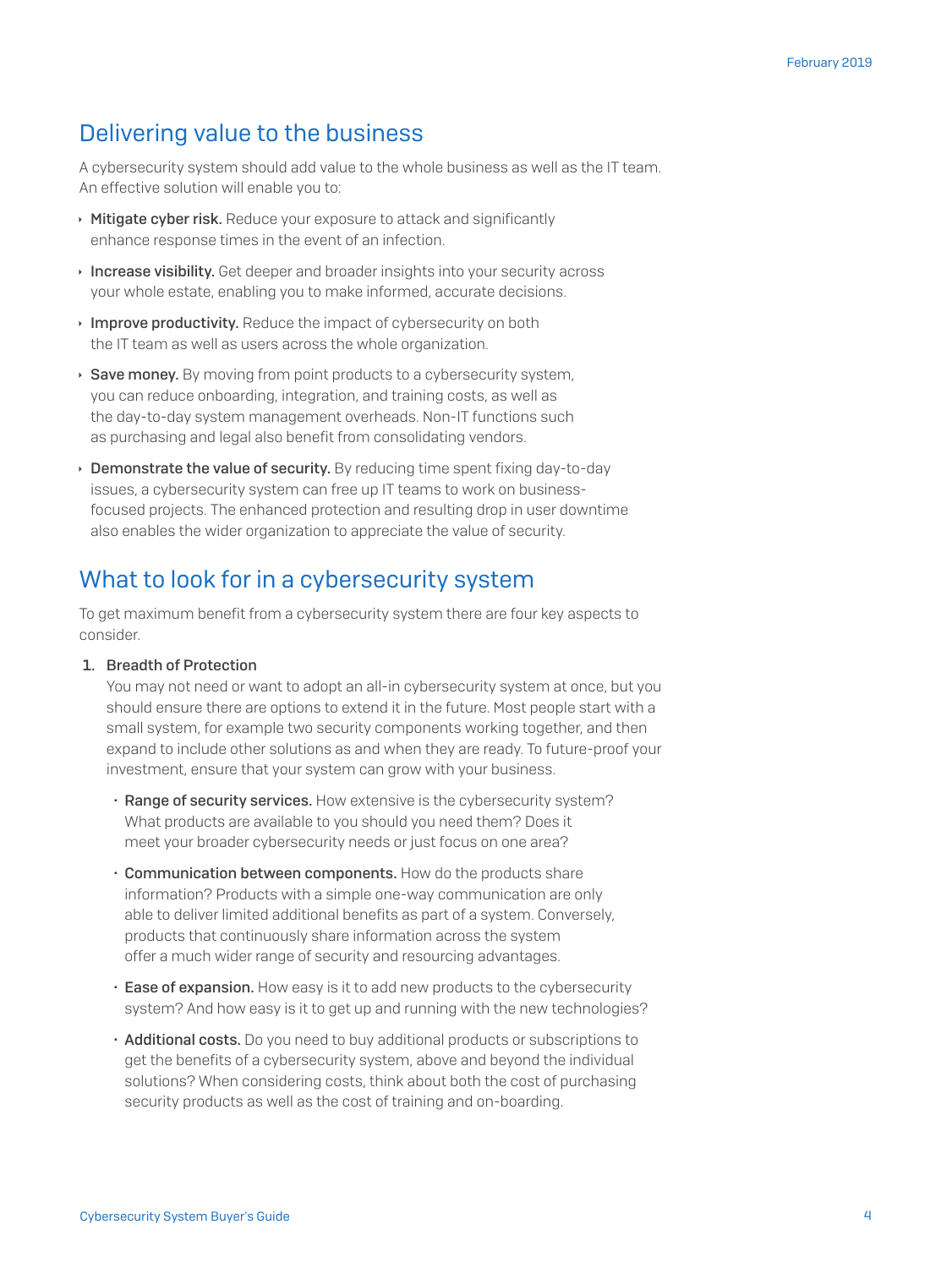#### 2. Product Integration

The point of a security system is to be more than the sum of the individual parts. Individual products working together to deliver benefits that are not possible on their own. The core benefits of a security system fall into two camps: automation and visibility. Key areas to explore are:

- Zero-touch, automated response. How do the products work together to automate previously manual tasks? What level of automated incident response does it offer? For example, if an infection is detected, does the system simply flag it for the admin to take action, or does it automatically secure the device, clean up the infection, and then bring the system back online once it's healthy?
- Cross-estate visibility. How does the product integration elevate your visibility across the organization? Does it deliver real-time incident analysis and cross-estate reporting, giving you instant insights that you can act on? How useful is it at helping you identify unknown threats?

When considering product integrations think about what will be most useful to your organization. You need to consider what your challenges are, and what system capabilities will be most advantageous to you.

#### 3. Operational Efficiency

The easier the system is to use, the better you can take advantage of the capabilities it offers. Highly complex, difficult-to-use solutions are of limited benefit and can be onerous for the IT teams that need to manage them. Particular areas to focus on are:

- Usability. How quickly and easily can you deploy, monitor, and manage the system? How many management consoles do you need to use? The more you can do in one place the better.
- Overhead. Is the system cloud-based or do you need to fund and maintain on-premises servers?
- Consistency. Are the screens and visual representations consistent across the displays? Once you're familiar with one display, can you easily interpret others, or do they all look different?

#### 4. Product Leadership

Moving to a synchronized security system should not involve compromising on protection. You should get the best of both worlds. Start with products that are great on their own, and even better together.

- Industry validation. Look for products that perform well in both efficacy tests (for example, SE Labs, AV-Test) and also market analyst ratings (such as Gartner Magic Quadrant reviews).
- Customer feedback. What do customers using the cybersecurity system have to say? What benefits have they enjoyed? And has it lived up to its promises?
- Recognized leaders. Consider products that are recognized as leading by industry analysts.

A cybersecurity system should deliver zerotouch response and cross-estate visibility.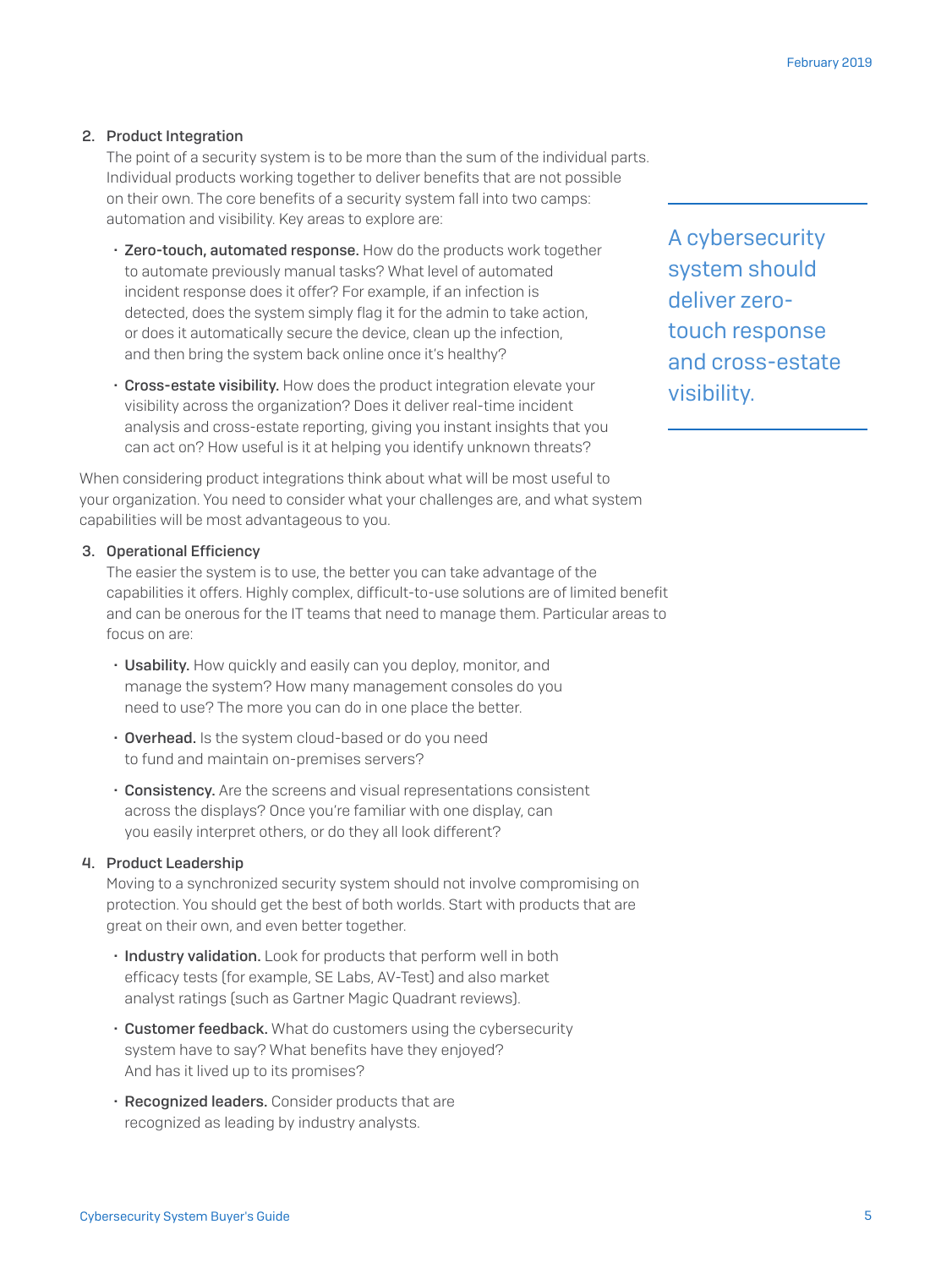# How vendors stack up

## Breadth of protection

| <b>Security Products</b>                                              | <b>Sophos</b><br>Synchronized<br><b>Security</b> | <b>Fortinet</b><br>Fortinet<br><b>Security Fabric</b> | <b>Microsoft</b><br>Intelligent<br><b>Security Graph</b> | <b>SonicWall</b><br>Capture Cloud | <b>Cisco</b><br>Stealthwatch<br>and Identity<br><b>Services Engine</b> | <b>Palo Alto</b><br>Application<br>Framework |
|-----------------------------------------------------------------------|--------------------------------------------------|-------------------------------------------------------|----------------------------------------------------------|-----------------------------------|------------------------------------------------------------------------|----------------------------------------------|
| Endpoint                                                              |                                                  |                                                       |                                                          | (SentinelOne)                     |                                                                        | √<br>(Traps)                                 |
| <b>Endpoint Detection</b><br>and Response (EDR)                       |                                                  |                                                       | $\checkmark$                                             | $\checkmark$                      |                                                                        |                                              |
| Server                                                                |                                                  |                                                       | $\checkmark$                                             | $\checkmark$                      | ✓                                                                      |                                              |
| Firewall                                                              | $\checkmark$                                     | $\checkmark$                                          |                                                          | $\checkmark$                      | $\checkmark$                                                           |                                              |
| Email                                                                 |                                                  |                                                       |                                                          | $\checkmark$                      | ✓                                                                      |                                              |
| Mobile                                                                | $\checkmark$                                     |                                                       | $\checkmark$                                             |                                   | $\checkmark$                                                           |                                              |
| Wireless                                                              |                                                  |                                                       |                                                          |                                   |                                                                        |                                              |
| Disk encryption                                                       |                                                  |                                                       | $\checkmark$                                             |                                   |                                                                        |                                              |
| Security awareness training                                           |                                                  |                                                       |                                                          |                                   |                                                                        |                                              |
| Cloud-based workloads                                                 | $\checkmark$                                     | $\checkmark$                                          | $\checkmark$                                             |                                   | $\checkmark$                                                           |                                              |
| Additional subscriptions<br>required for products<br>to work together |                                                  |                                                       |                                                          |                                   |                                                                        |                                              |

1. FortiGate Endpoint Telemetry and Compliance license required to integrate FortiClient in Security Fabric. IOC service on FortiAnalyzer required to get visibility of compromised hosts.

2. Cisco Network Orchestrator Trusted Access required.

3. Threat Prevention/ WildFire subscription required.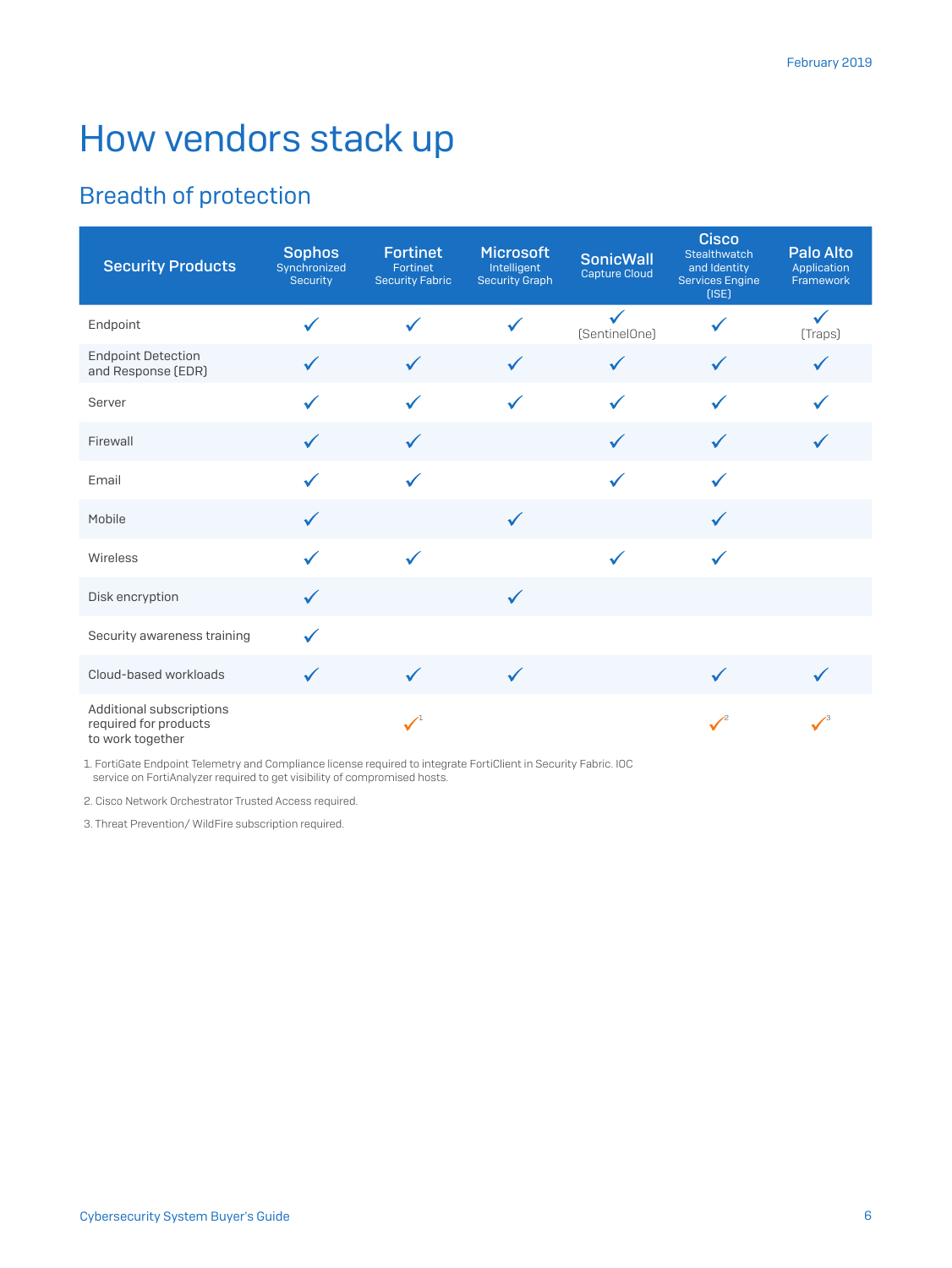## Product integration

|                                                             | Zero-touch automated response                                                                                                                                                                                                                                                                                                                                                                                                                                                                                                                                                                                                   | <b>Cross-estate visibility</b>                                                                                                                                                                                                                                                                                                           |
|-------------------------------------------------------------|---------------------------------------------------------------------------------------------------------------------------------------------------------------------------------------------------------------------------------------------------------------------------------------------------------------------------------------------------------------------------------------------------------------------------------------------------------------------------------------------------------------------------------------------------------------------------------------------------------------------------------|------------------------------------------------------------------------------------------------------------------------------------------------------------------------------------------------------------------------------------------------------------------------------------------------------------------------------------------|
| Sophos<br>Synchronized Security                             | ▸ Continuous monitoring of device health<br>status via Security Heartbeat™, enabling<br>automated incident response<br>Automatic isolation of compromized<br>endpoints wherever the infection is<br>detected: endpoint or network<br>Lateral movement prevention stops<br>threats traversing the network<br>Automatic restriction of Wi-Fi access<br>for compromised endpoints<br>Automatic restriction of Wi-Fi access<br>for non-compliant mobile devices<br>Automatic scanning of endpoint devices<br>on detection of malicious email<br>Encryption keys are automatically revoked<br>on detection of malware or an intruder | ▶ Synchronized App Control identifies all<br>apps on the network, including previously<br>unknown network and cloud apps<br>Threat Cases provides full chain of events<br>for an incident, including all files touched<br>and URLs/IPs communicated with<br>Correlation of network traffic to individual<br>apps on individual computers |
| Fortinet<br><b>Fortinet Security Fabric</b>                 | Automatic isolation of compromized<br>endpoints if the firewall detects an infection                                                                                                                                                                                                                                                                                                                                                                                                                                                                                                                                            | Displays a graphical map of all<br>connected Security Fabric devices<br>Endpoint status monitoring identifies<br>if FortiClient is installed<br>▶ Security Rating shows the security posture<br>of the organization (licensed separately)                                                                                                |
| <b>Microsoft</b><br>Intelligent Security Graph              | Endpoint investigation can be triggered<br>automatically in Defender ATP                                                                                                                                                                                                                                                                                                                                                                                                                                                                                                                                                        | CASB uses the Windows Defender ATP<br>client to identify unknown cloud apps<br>▶ Windows Defender ATP and Office 365 ATP<br>share data to help track a threat from email<br>delivery through endpoint execution                                                                                                                          |
| <b>SonicWall</b><br>Capture Cloud                           | Automation of complex firewall<br>deployment and management tasks<br>Endpoint protection client simplifies deployment<br>and management of TLS/SSL certificates                                                                                                                                                                                                                                                                                                                                                                                                                                                                 | Cloud App Security (CAS) provides visibility<br>of cloud apps (in Analytics license)                                                                                                                                                                                                                                                     |
| Cisco<br>Stealthwatch and Identity<br>Services Engine [ISE] | ▶ Network access control provided by ISE<br>based on compliance and other factors<br>Cisco Threat Response allows security<br>operations teams to manually<br>investigate and respond to threats                                                                                                                                                                                                                                                                                                                                                                                                                                | Cisco AMP tracks threats across<br>email, firewall and endpoint                                                                                                                                                                                                                                                                          |
| Palo Alto<br><b>Application Framework</b>                   | Response capabilities depend on the<br>application used. Remediation is typically<br>enforced at the network layer, such<br>as blocking URLs or IP addresses                                                                                                                                                                                                                                                                                                                                                                                                                                                                    | Apps can access security intelligence<br>from the network and endpoints                                                                                                                                                                                                                                                                  |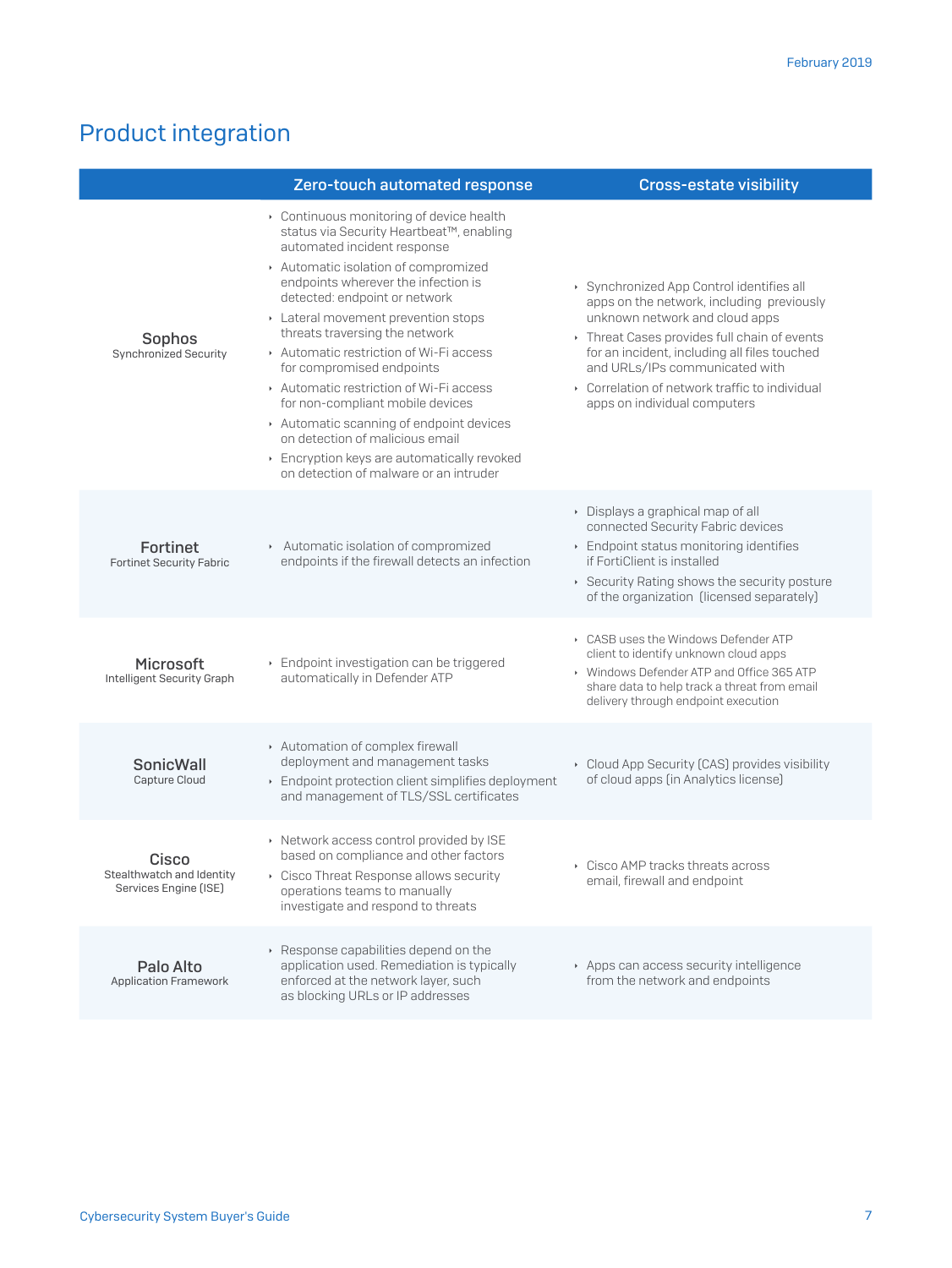## Operational efficiency

| Management<br><b>Efficiency</b>         | <b>Sophos</b><br>Synchronized<br>Security | <b>Fortinet</b><br>Fortinet<br><b>Security Fabric</b> | <b>Microsoft</b><br>Intelligent<br><b>Security Graph</b> | <b>SonicWall</b><br><b>Capture Cloud</b> | <b>Cisco</b><br>Stealthwatch<br>and Identity<br><b>Services Engine</b><br>(ISE) | Palo Alto<br>Application<br>Framework |
|-----------------------------------------|-------------------------------------------|-------------------------------------------------------|----------------------------------------------------------|------------------------------------------|---------------------------------------------------------------------------------|---------------------------------------|
| Cloud hosted management                 |                                           |                                                       |                                                          |                                          |                                                                                 |                                       |
| Single management<br>console            |                                           |                                                       |                                                          |                                          |                                                                                 |                                       |
| Common interface<br>across all products |                                           |                                                       |                                                          |                                          |                                                                                 |                                       |

## Product leadership

| <b>Product Leadership</b>                                             | <b>Sophos</b><br>Synchronized<br><b>Security</b> | <b>Fortinet</b><br>Fortinet<br><b>Security Fabric</b> | <b>Microsoft</b><br>Intelligent<br><b>Security Graph</b> | <b>SonicWall</b><br><b>Capture Cloud</b> | Cisco<br>Stealthwatch<br>and Identity<br><b>Services Engine</b><br>$[$ ( $ SE$ ) | Palo Alto<br>Application<br>Framework |
|-----------------------------------------------------------------------|--------------------------------------------------|-------------------------------------------------------|----------------------------------------------------------|------------------------------------------|----------------------------------------------------------------------------------|---------------------------------------|
| Gartner Magic Quadrant<br>for Endpoint Protection<br>Platforms (2018) | l eader                                          | Niche Plaver                                          | Visionary                                                | Visionary                                | Visionary                                                                        | Niche Plaver                          |
| Gartner Magic Quadrant<br>for UTM/Enterprise<br>Firewalls (2018)      | l eader                                          | l eader                                               | <b>NA</b>                                                | Challenger                               | Leader                                                                           | eader                                 |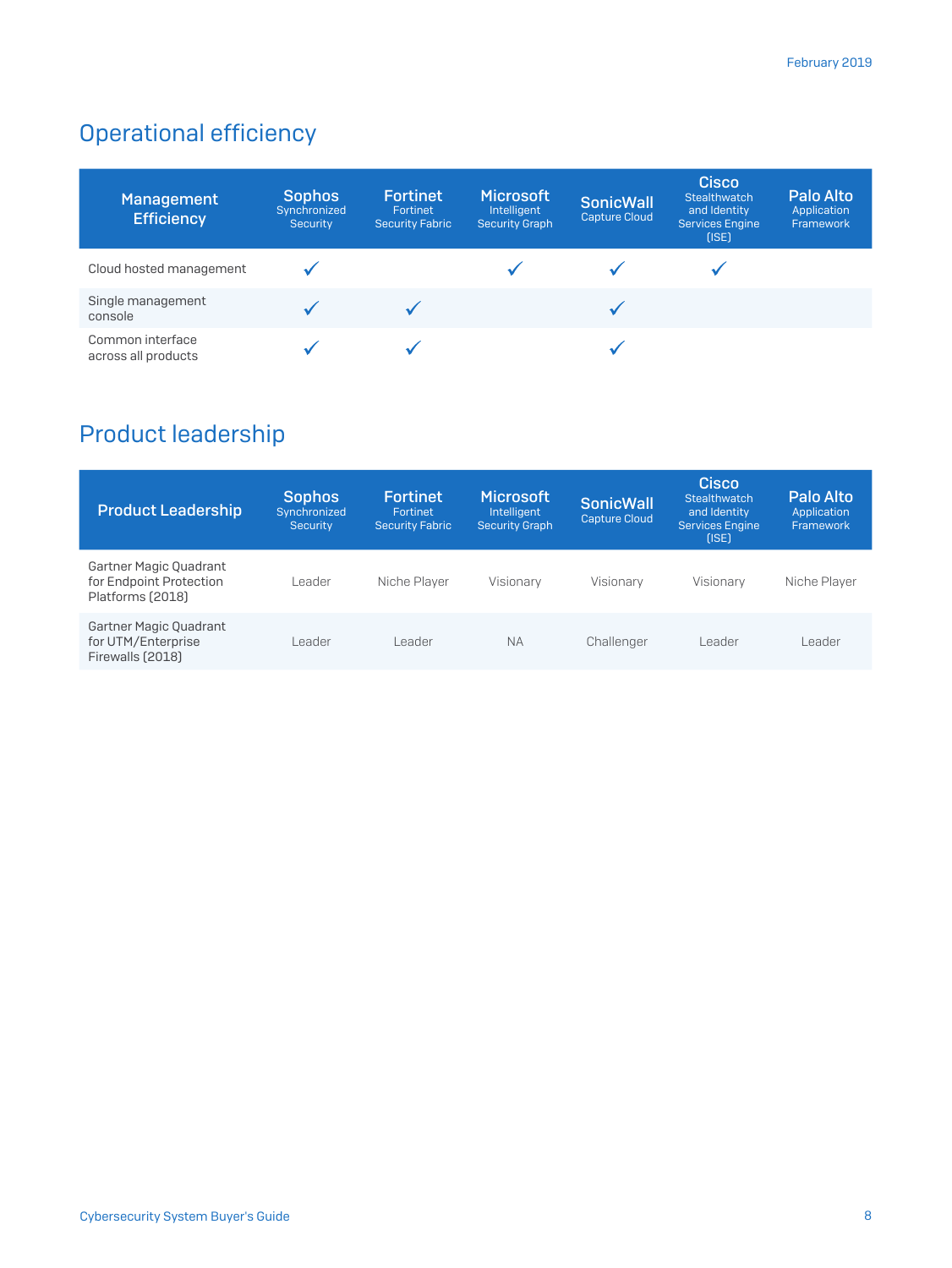## Synchronized Security from Sophos

First launched in 2015, Synchronized Security brings together Sophos' marketleading endpoint and network protection in a powerful, deeply integrated cybersecurity system. At the heart of Synchronized Security is Sophos Central, an intuitive security platform that enables IT teams to see, manage, and control everything through a single web-based interface. Products share real-time information via a Security Heartbeat™, enabling them to respond automatically to threats and deliver unprecedented cross-estate cyber risk visibility.

Customers agree that Synchronized Security transforms cybersecurity.

**90%** of customers agree they have greater control over<br>their network traffic with Synchronized Security

85% of customers agree Synchronized Security<br>has improved their security posture

84% of customers agree Synchronized Security<br>helps deal with the increasing pressure on IT<sup>3</sup>

*For more information on Synchronized Security and how it can transform your cybersecurity, visit www.sophos.com/synchronized.*

> Learn more at [www.sophos.com/](https://www.sophos.com/en-us/lp/synchronized-security.aspx) synchronized